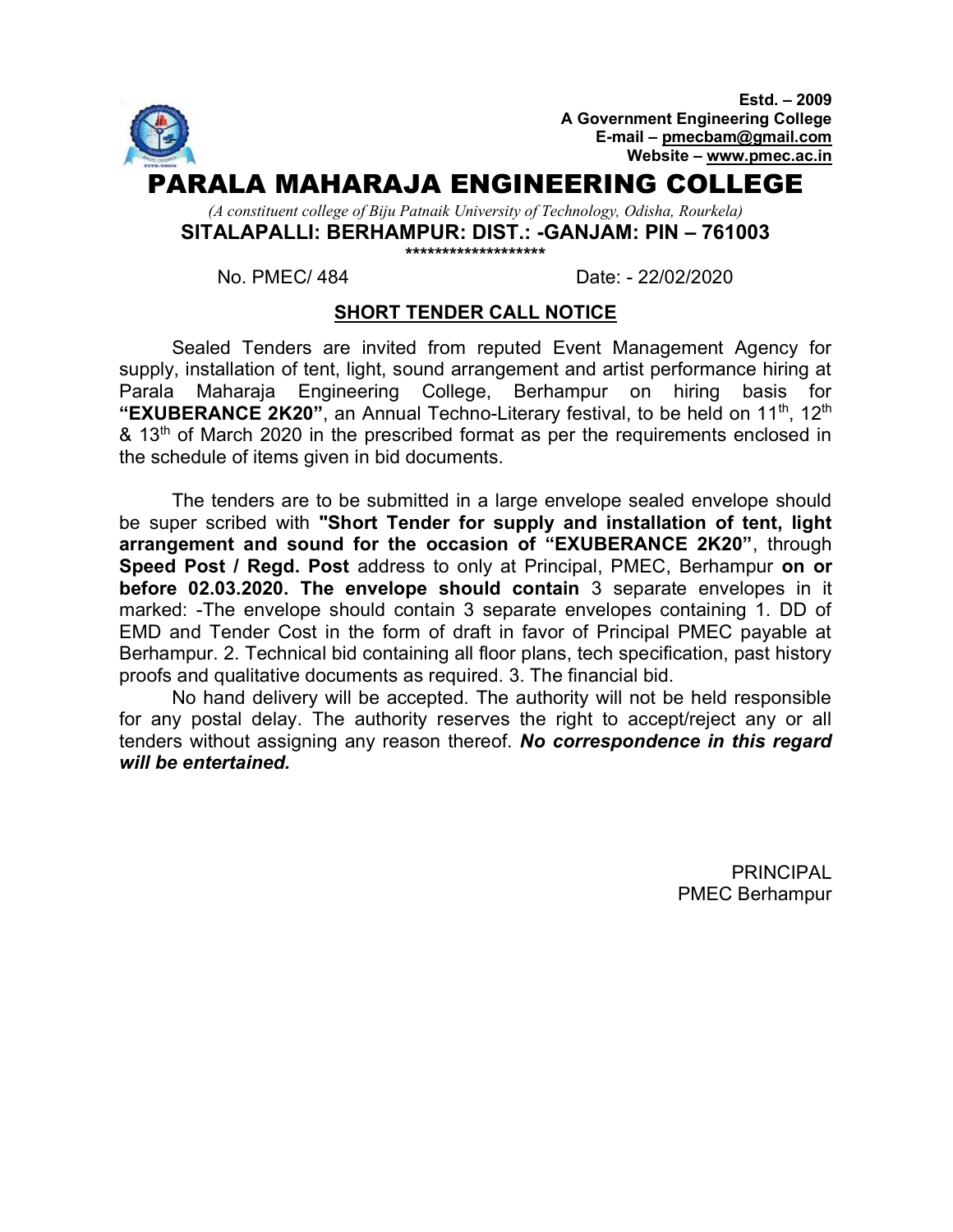## BIDDING DOCUMENTS AND INSTRUCTION

## FOR

# SUPPLY AND INSTALLATION OF TENT, LIGHT ARRANGEMENT AND SOUND ON HIRING BASIS FOR EXUBERANCE 2K20



## PARALA MAHARAJA ENGINEERING COLLEGE

(A Constituent College of Biju Patnaik University of Technology)

Sitalapalli, Berhampur -761003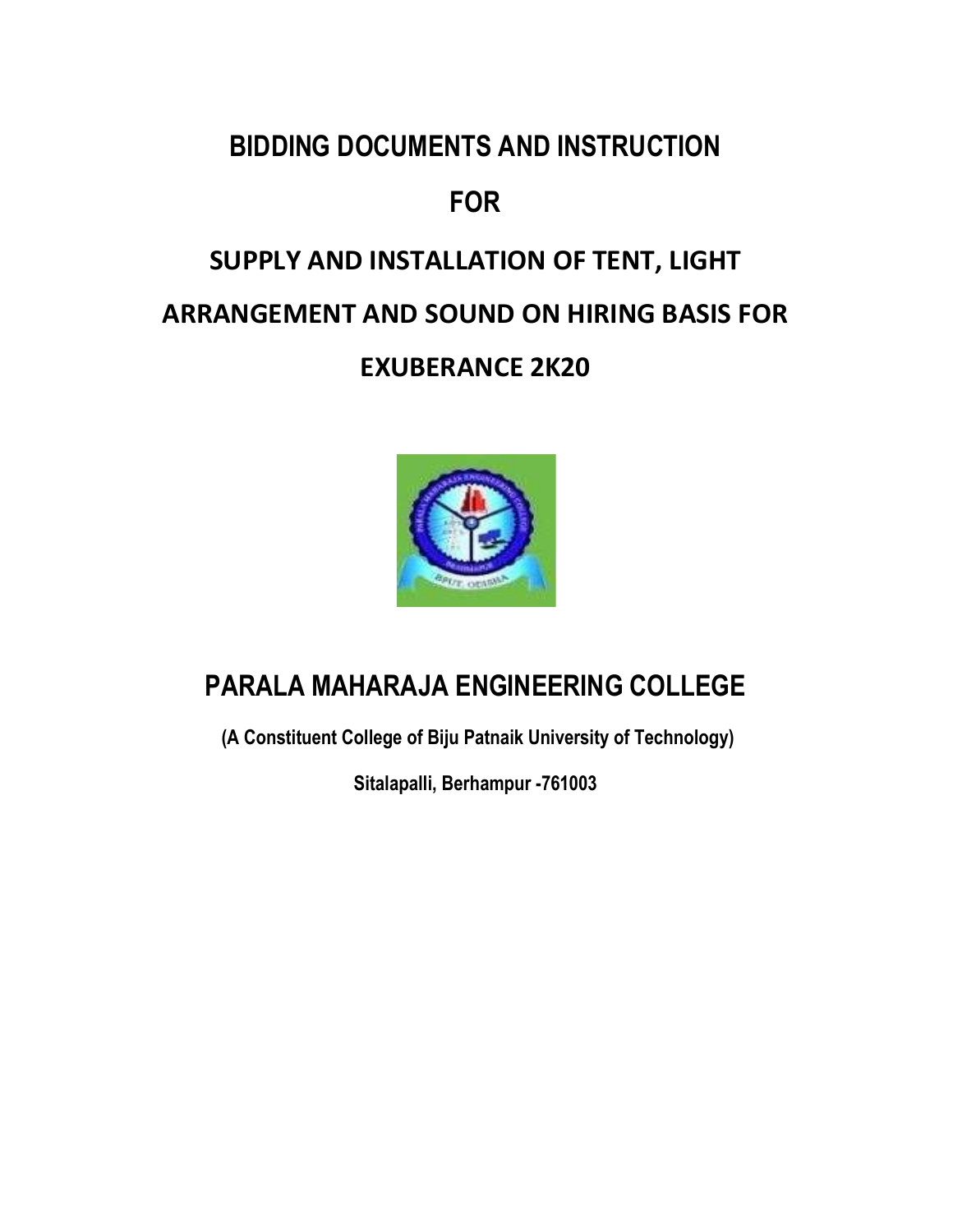## INVITATION FOR BIDS

Principal, PARALA MAHARAJA ENGINEERING COLLEGE, Berhampur invites sealed bids from eligible bidders for supply & installation of tent, light & sound arrangement including hiring of artist for performance on hiring basis for the occasion of "EXUBERANCE 2K20", an Annual Techno-Literary festival, to be held on 11<sup>th</sup> – 13<sup>th</sup> March 2020 at PARALA MAHARAJA ENGINEERING COLLEGE. BERHAMPUR – 761003. The Tender cost and EMD should be submitted through Bank Draft in favour of Principal, Parala Maharaja Engineering College payable at Berhampur.

Interested eligible Bidders may obtain detail information with technical specifications from the website of the College i.e. www.pmec.ac.in

Particulars about submission of bidding document areas follow:

| (a) | Price of bidding document (non-refundable)               | Rs.1000/-                 |
|-----|----------------------------------------------------------|---------------------------|
| (b) | EMD                                                      | Rs.1,00,000/-             |
| (c) | Date of availability of Bidding Document in the website: | 24.02.2020                |
| (d) | Last date for acceptance of bids                         | 02.03.2020                |
| (e) | Time and date of opening of Technical bids               | 03.03.2020 at<br>11.00 AM |
| (f) | Time and date of opening of Financial bids               | 03.03.2020 at<br>4.00 PM  |

#### Eligibility of Bidder and General Instructions:

#### 1.1 Eligibility:

Those who fulfill the following criteria are eligible to participate in the tender.

- 1. The bidder must be a reputed authorized Event Managing firm. The firm should provide all documents relating to their **Capabilities in mentioned** event.
- 2. All support from installation, erection to completion of the event should be provided directly by the Event Management firm only.
- 3. The bidder must have the willingness for providing comprehensive support of the event related to Tent, Light and Sound ( including power backup).
- 4. The bidder must provide evidence of successful execution of supply orders with installation and successful after support in reputed organizations.
- 5. The bidder must have GSTIN No. and Income Tax payment up to date.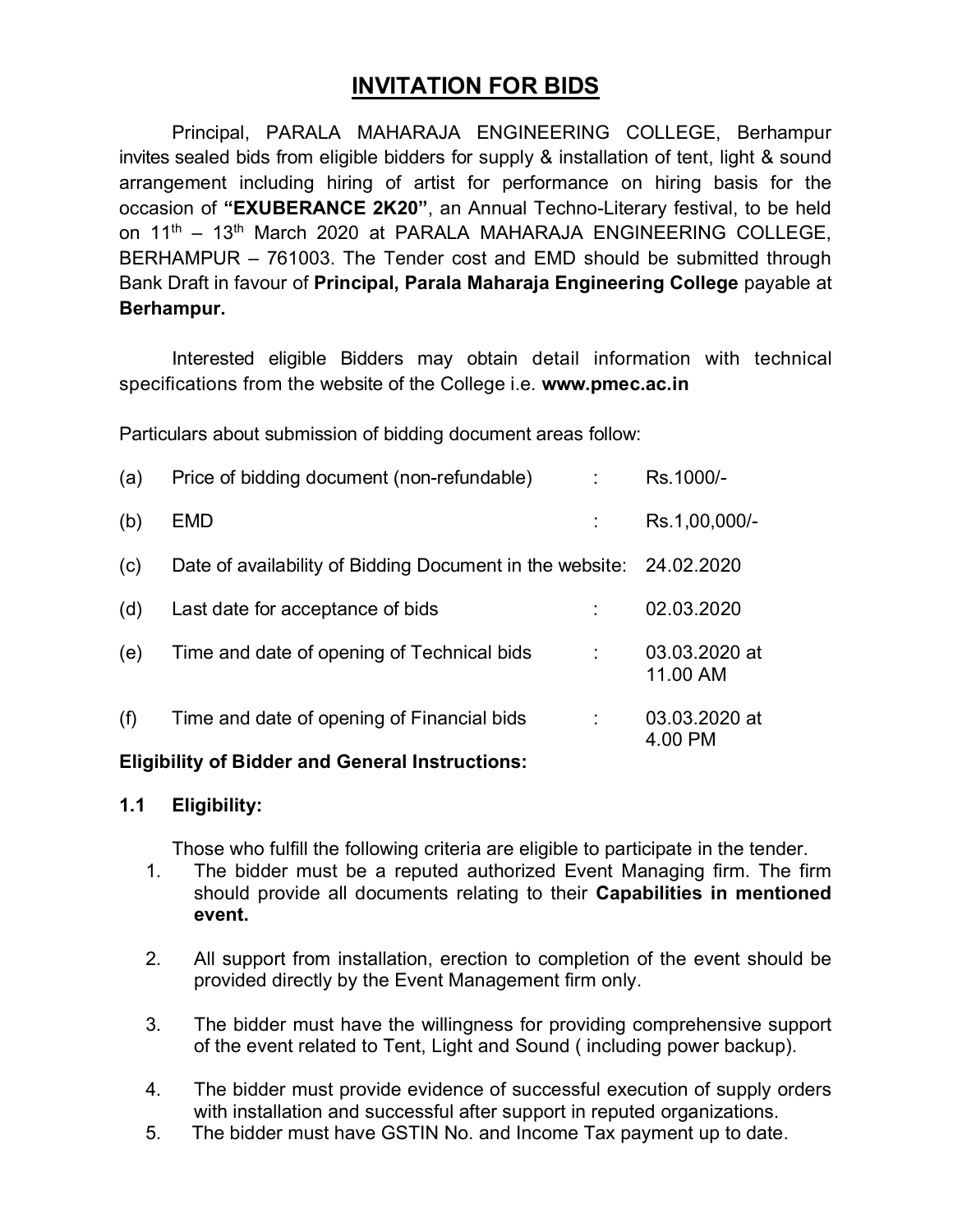- 6. Attested copies of GSTIN Certificate or non-assessment certificate from the concerned Authority valid up to date and attested copy of Income Tax Clearance Certificate or non-assessment certificate, as the case may be, from the competent authority, up to date and PAN Number must be enclosed along with the Tender documents.
- 7. The Bidders should have total annual turnover of Rs.90.00 lakh in total within the last three financial years in colleges or institutions or major events for which they should submit the proof copy.

#### 1.2 General Instructions:

- 1. Submission of more than one bid by a particular bidder under different names is strictly prohibited. In case it is discovered later on that, this condition is violated, all the tenders submitted by such bidders would be rejected or contract cancelled.
- 2. All offers should be in English and the price quoted for each item should be firm.
- 3. The rates and the conditions of the offer will remain valid for three months from the date of opening of the tender and no change or alteration of the rate will be acceptable on any account.
- 4. Submitted tender forms with overwriting or erased or illegible specifications and rates will be rejected.
- 5. Request from bidder in respect of additions, alterations, modifications, corrections, etc. of either terms & conditions or rate after opening of the bid may not be considered. However, negotiation may be made before finalization.
- 7. Bidders shall carefully examine the bid documents and fully inform themselves of all the conditions, which may in any way affect the work of the cost thereof.
- 8. Should a bidder find discrepancies or omissions from the specification or other documents and any doubt as to their meaning, he should at once notify the organizer and obtain clarification in writing.
- 9. This, however, does not entitle the bidder to ask for time beyond the due date fixed for receipt of tenders.
- 10. The bidder must have to accept that in case of any form of snag the maximum uptime should be 30mins for any repair/replace whatsoever.
- 11. Verbal clarification and/or information given by the purchaser or its employees or representatives shall not be binding on the purchaser.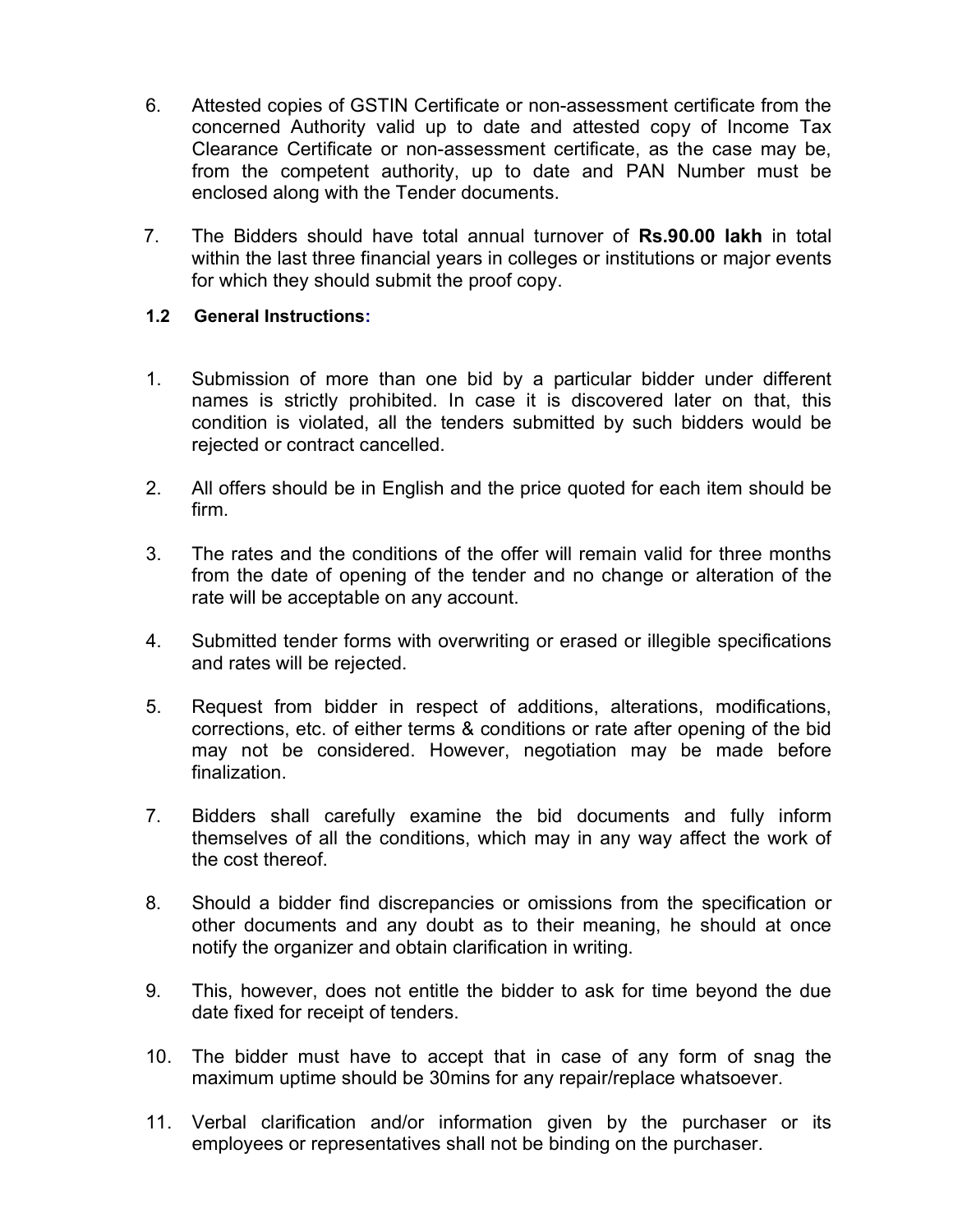- 12. Submission of sealed bid will carry with the implication that the bidder agrees to abide by the conditions laid down in the detailed particulars of the bid notice.
- 13. Conditional offers and offers qualified by vague and indefinite expression, as 'subject to immediate acceptance' 'subject to prior sale', etc. will not be considered.
- 14. While tenders are under consideration, bidders and their representatives or other interested parties are advised to refrain from contacting by any means, to the purchaser's personnel or representatives on matter relating to the tenders under study.
- 15. The purchaser, if necessary, will obtain clarification on tenders by requesting such information from any or all the bidders either in writing or through personal contact as may be necessary.
- 16. The bidder will not be permitted to change the substance of his offer after the tenders have been opened.
- 17. In the event of non-compliance with this provision, the bidder is liable to be disqualified.
- 18. The list of artist provided by the college which shall contain 10 artists in each category (As Per Annexure- 1) and bidder should accept to organize any of the artist for the functions and the college would have the right to choose any one artist from each category which shall be within 2 days of opening of bid and the bidder shall have to arrange all necessary arrangement for the artist as required and the same should be communicated with the students organizer regularly.
- 19. In case the L1 bidder withdraws or is not able to get confirmation of the artist or provide requisite tech riders of artist or college ( As per annexure – 2) the chance shall be given to the L2 bidder for execution of the works and so on and so forth till the L3 Bidder (by forfeiting the EMD / Security bid of the bidder whose works have been rejected or because of any conditions stated above.

#### 1.3 Procedure for Submission of Tenders:

- 1. The Bidders must submit their bid one sealed cover prominently super scribed as"Short Tender for supply and installation of tent, light arrangement and sound for the occasion of "EXUBERANCE 2K20"
- 2. Except the price schedule, all other documents i.e. details of technical specifications, leaflet, Copy of Firm Registration Certificate from the competent authority, GSTIN certificate, Income Tax Clearance, PAN Card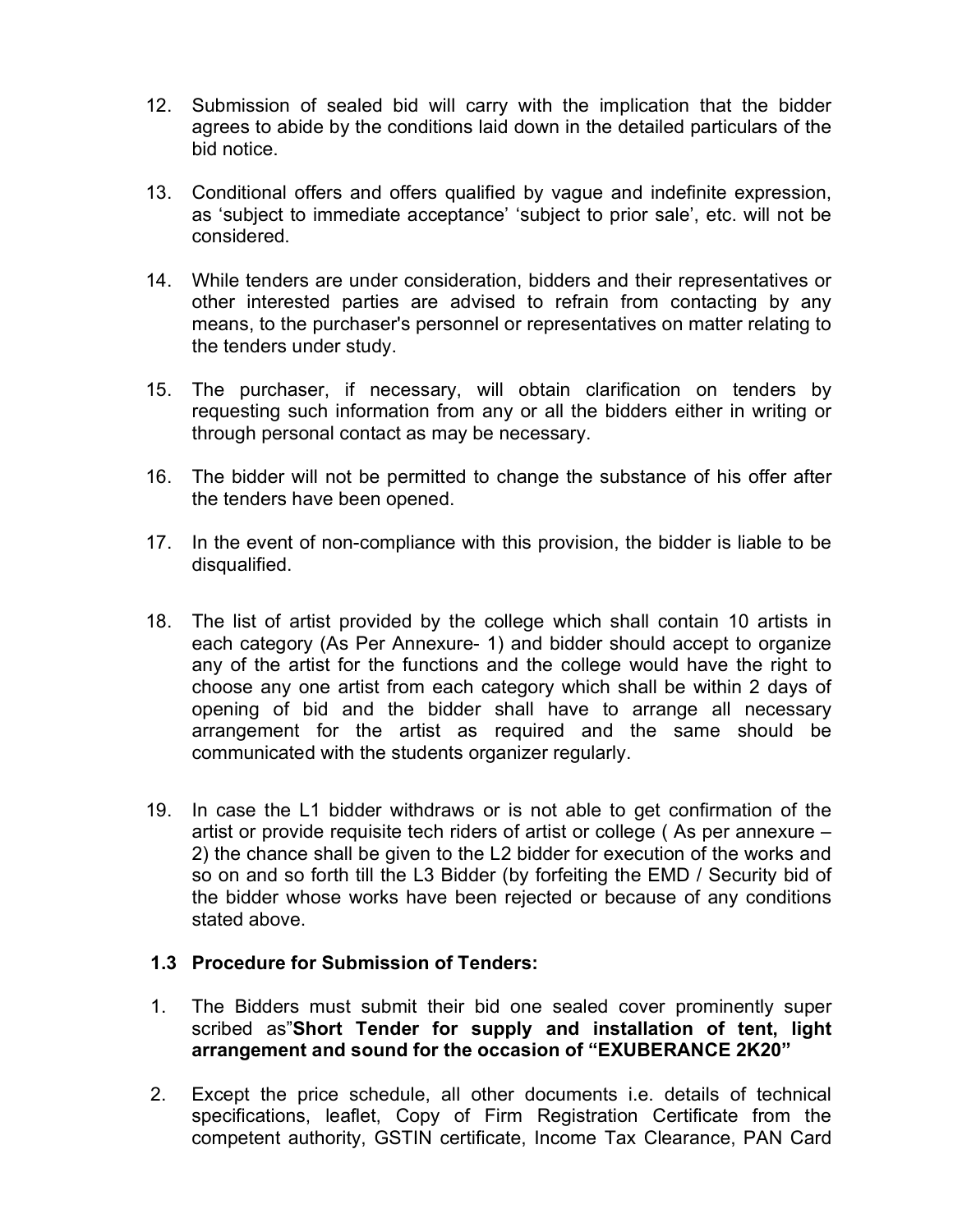copy, list of clients, authorization certificate from Manufacturer in case of Dealer, etc. along with tender document duly signed by the authorized person in each page shall be attached in the bid.

- 3. DD should be drawn in favor of Principal, Parala Maharaja Engineering College payable at Berhampur from any Nationalized Bank, others requisite supporting documents etc. are to be kept in that cover as well.
- 4. The sealed cover containing tender documents as per procedure indicated above should be sent to the Office of the Principal, Parala Maharaja Engineering College, Berhampur through Registered Post / Speed Post only addressing to the Principal, Parala Maharaja Engineering College, Berhampur, PIN – 761003 within the due date and time as stipulated in Tender Call Notice. The sealed envelope must show the name of the bidder and his address.
- 5. All the documents submitted must be in the papers showing signature of the bidder and printed office name of the bidder on official seal.
- 6. All documents & two Demand Drafts (Tender paper cost & EMD) should kept in 3 separate envelopes:-
	- 1. DD of EMD and Tender cost.
	- 2. Technical Bid containing acceptance of technical specs and other information as required above mentioned.
	- 3. Financial Bid.

 Further all the 3 envelopes are to be put in a large envelope and sealed with tape and signature of the bidder and post it through registered post or speed post only so as to reach before due date and time failing which rejected.

(NO BIDS SENT THROUGH COURIER OR PERSONELL DELIVERY WOULD BE ACCEPTED)

#### 2.1 Requirements by Bidder before Supply:

The interested bidders can inspect the site at any time during working hours on any working day at their own cost before submission of tender. No consideration shall be entertained regarding non awareness of the site conditions and constraints after submission of tender.

#### 3.1 Requirements by Tender after Supply: Execution:- The work will be executed in campus.

- $\triangleright$  In case of delay in delivery or successful installation or execution of work, authority will forfeit the security deposit or EMD and take legal action against the bidder. Place of Jurisdiction shall be Berhampur
- $\triangleright$  Any increase in tax and duties after expiry of delivery period will be to the bidder's account.
- $\triangleright$  In case the items supplied by the bidder are found not up to our requirement, the order shall be rejected
- $\triangleright$  The necessary arrangements for tent, light and sound must be carried out by bidder for 4 days i.e from 10.03.2020 to 13.03.2020. The to and fro and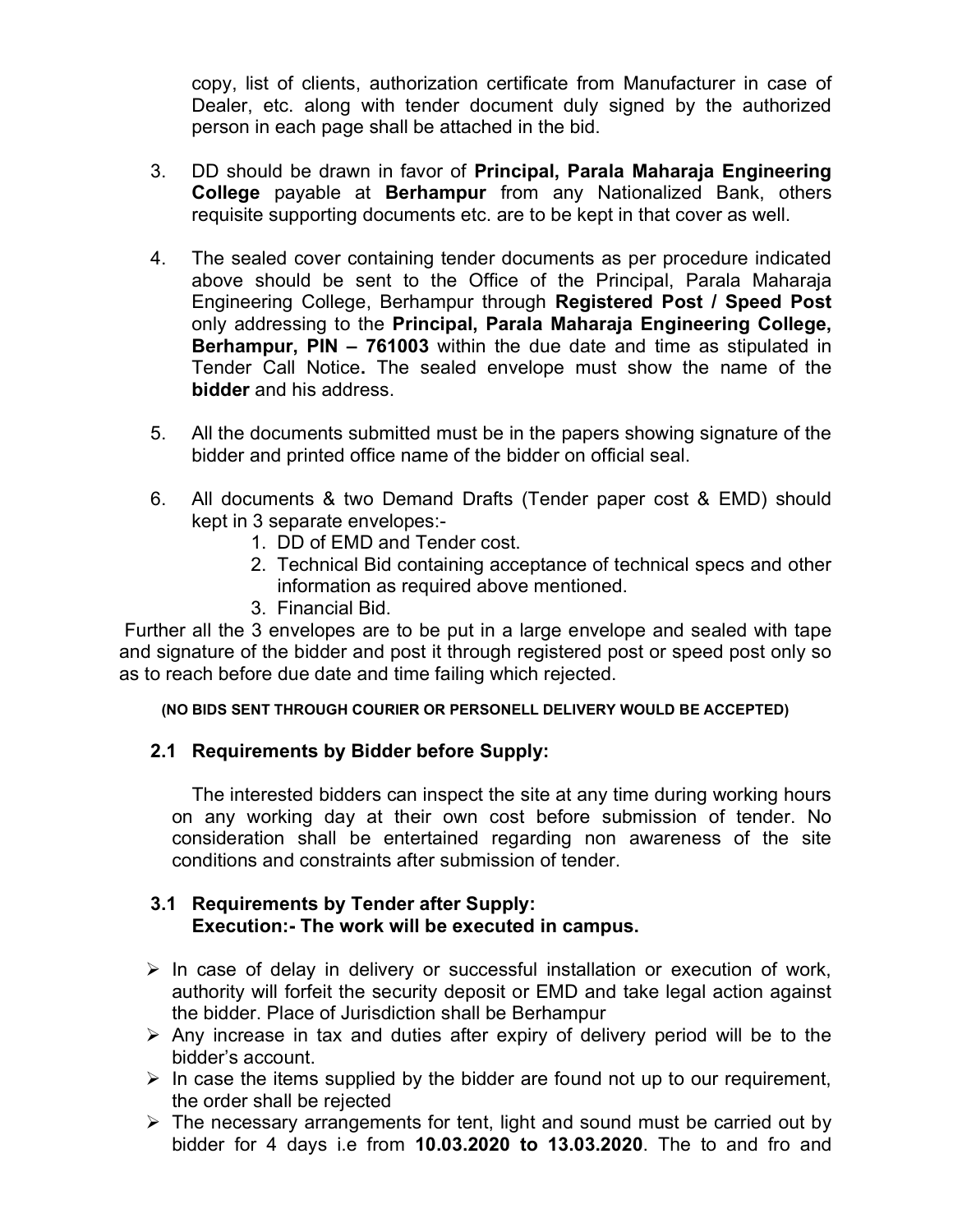transportation cost of all materials for the said program will be borne by bidder.

 $\triangleright$  All taxes, levies, surcharges and hospitality of artists and their team shall be handled by the bidder.

#### 4. Financial Terms:

#### 4.1 EMD

The Bidder has to submit a Demand Draft of Rs.1000/- and Rs.1,00,000/- in favor of Principal, Parala Maharaja Engineering College payable at Berhampur in any Nationalized Bank towards Tender Paper cost and EMD respectively.

There will be no interest paid to the bidder towards EMD money.

In no case, the EMD Money in cash or other forms will be accepted at the time of opening of the bid.

No request for adjustment of claims, if any, will be accepted.

The EMD of excluding the 3 lowest bidders will be refunded to unsuccessful bidders as soon as possible after the tenders are finalized and executed.

#### 4.2 PRICES:

Price quoted for hiring charges should be reasonable as per market price which should be mentioned clearly in the bid.

#### 4.3 GST Concession:

GST Concession if any is to be availed on production of the required certificates applicable to Educational Institution.

#### 4.5 Payments:

Payment of 100 % of the ordered value will be made after successful execution of the event subject to submission of satisfactory performance report submitted by the student bodies. (Any changes is Subject to approval from the College if stated before the opening of bids in written.)

#### 5. Solving Disputes:

PMEC, the bidder shall make all efforts to resolve amicably by direct informal negotiation on any disagreement or dispute arising between them under or in connection with this contract.

All disputes arising out of the contract shall be referred to courts under the jurisdiction of the BERHAMPUR court only.

- $\triangleright$  The above terms and conditions except those otherwise agreed upon, shall form a part of the Work Order.
- $\triangleright$  Sign on each page of this tender document and Return it along with the offer enclosing this part together with the Technical Offer.
- $\triangleright$  The PMEC authority has all rights to accept / reject any tender without assigning any reasons thereof.

## 6. Requirements of items for the event

The specified specifications are indicative and not exhaustive.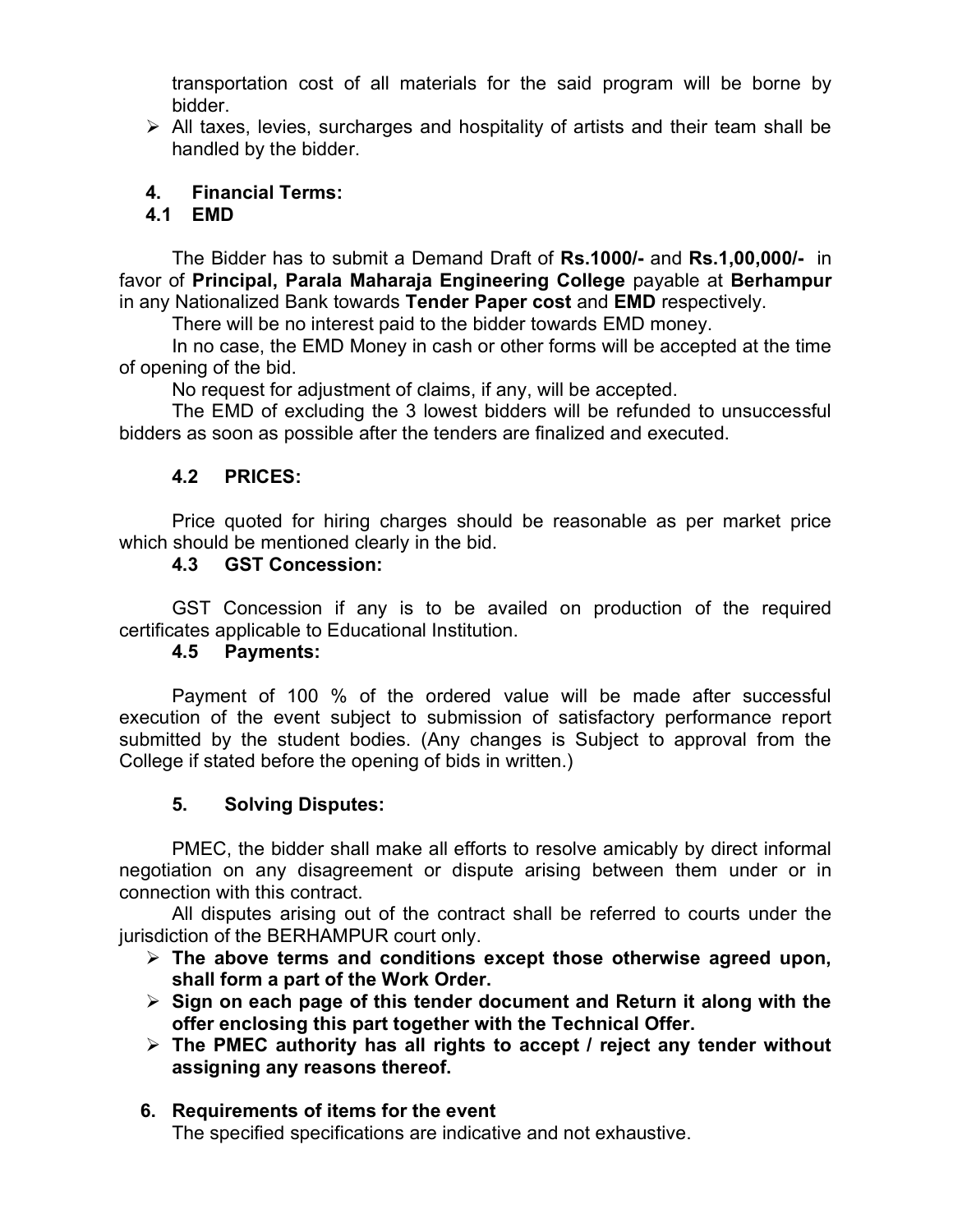The quoted materials should be of latest trend and technology.

Contact for any information: -

| <b>Mr. Guruprasad Pattnaik</b> | -8917260961 |
|--------------------------------|-------------|
| Mr. Jagannath Prasad Khuntia   | -9777733840 |

 Principal PMEC, Berhampur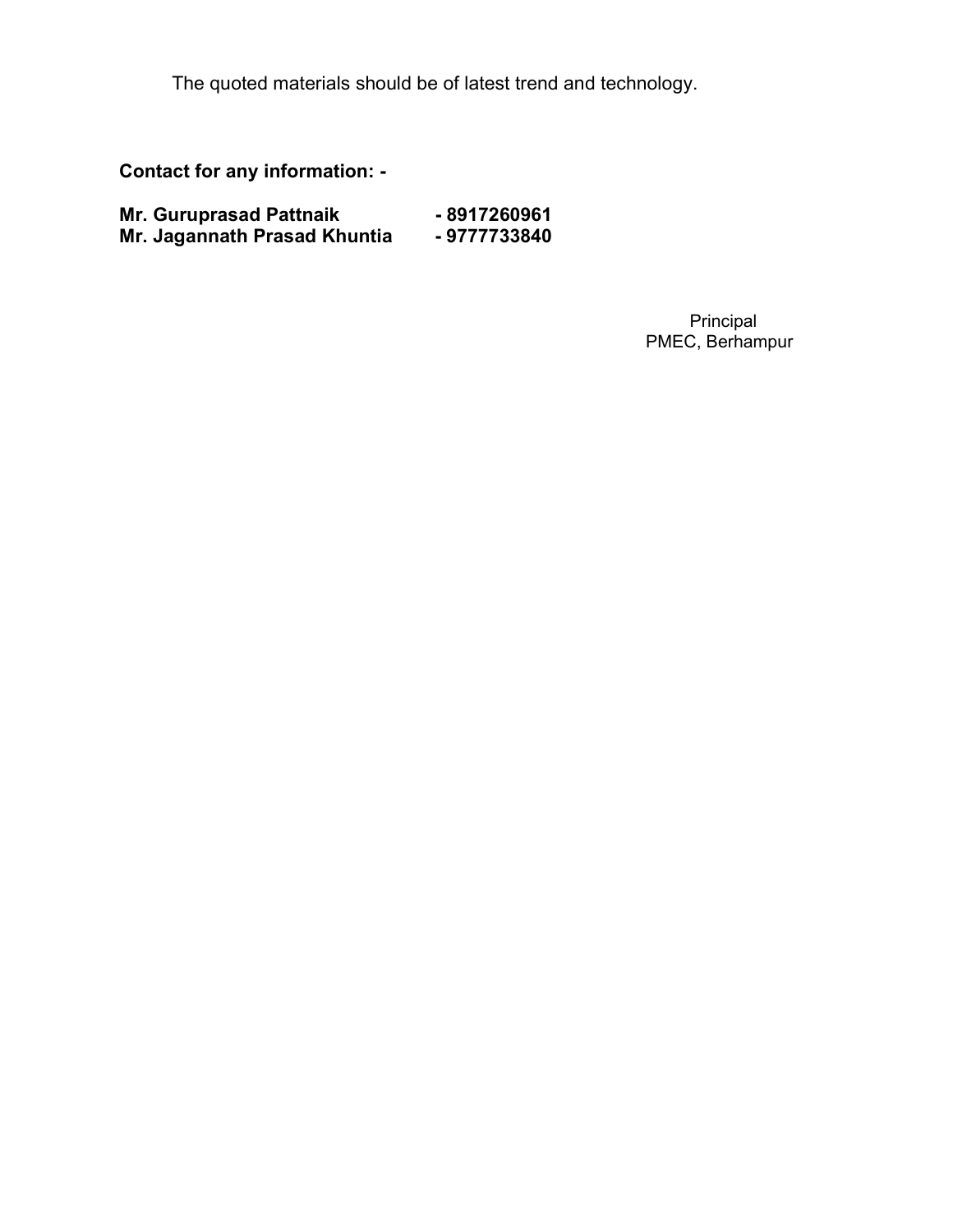#### TECHNICAL BID

(To be printed in the company letterhead)

#### Name and address of the bidder:

- 1. Name of the bidder
	- a) Full postal address
- b) Telephone number
- c) Whatsapp Number
- d) E-Mail ID:
- 2. Total annual turn-over(value in Rupees)(Previous 3 year) : (Copy of Balance Sheet / Audit Statement / IT returns , etc. to be attached as proof)
- 3. Past supply details for 3 years (Attach proof)
- 4. Whether similar job work undertaken in the past: Yes / No if Yes than please submit details in format below.

| <b>Customer</b> | <b>Quantity supplied</b> | Year |
|-----------------|--------------------------|------|
|                 |                          |      |

- 5. GSTIN No.:-
- 6. Suggestion if any for the program

#### Signature and seal of the bidder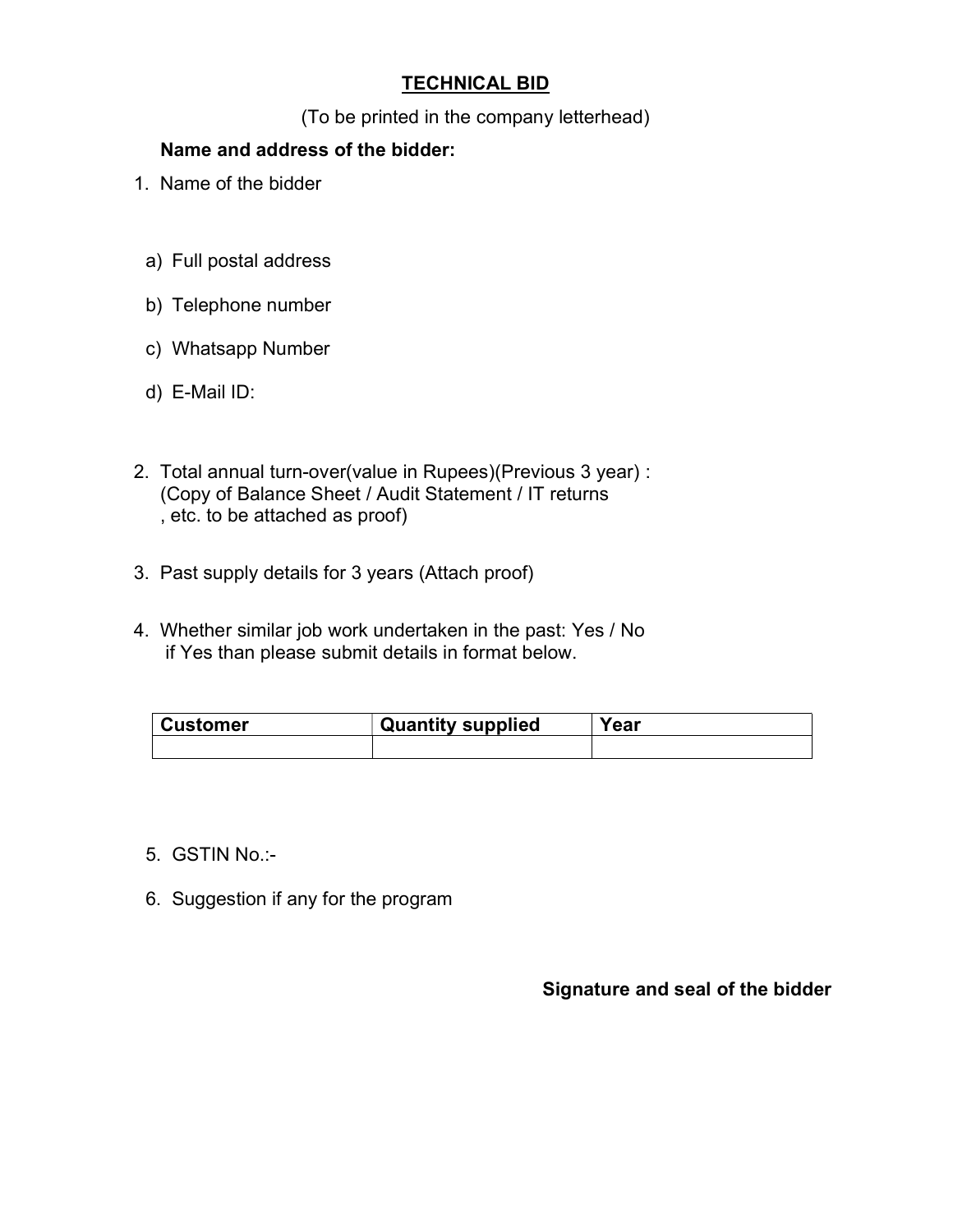### FINANCIAL BID

(To be printed in the company letterhead)

| NO. | <b>Particulars</b> | Cost without<br>GS1 | Total amount<br>with GST |
|-----|--------------------|---------------------|--------------------------|
|     |                    |                     |                          |
|     |                    |                     |                          |

Signature and seal of the bidder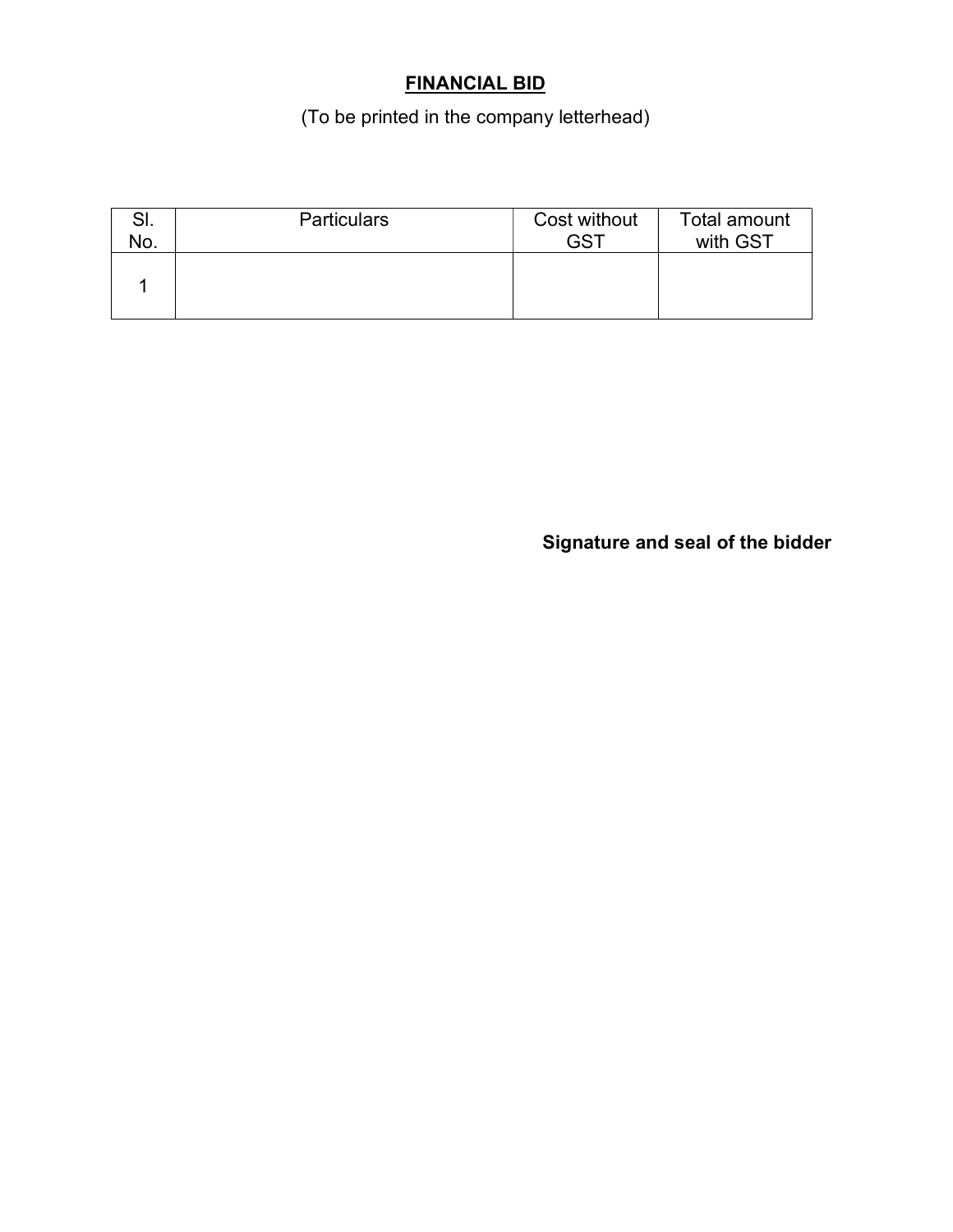## Annexure – I

Dates of Bollywood, Olly and DJ night are to be decided after award of tender

### Bollywood Night

- 1. Nakaz aziz
- 2. Amit mishra
- 3. Akhil sachdeva
- 4. Hardy sandhu
- 5. Gajendra verma
- 6. Sharmali kholgade
- 7. Tina sani
- 8. Tulsi kumar
- 9. Wadali brothers
- 10. Jassi gill

### Ollywood Night

Mantu Chhuria

### DJ Night

- 1. Nuclea
- 2. Dj NYK
- 3. DJ Shaan
- 4. Chetas
- 5. Shadow
- 6. Akhil Talreza
- 7. Lost Stories
- 8. Progressive Brothers
- 9. Kalpanic Bass
- 10. Underground Authority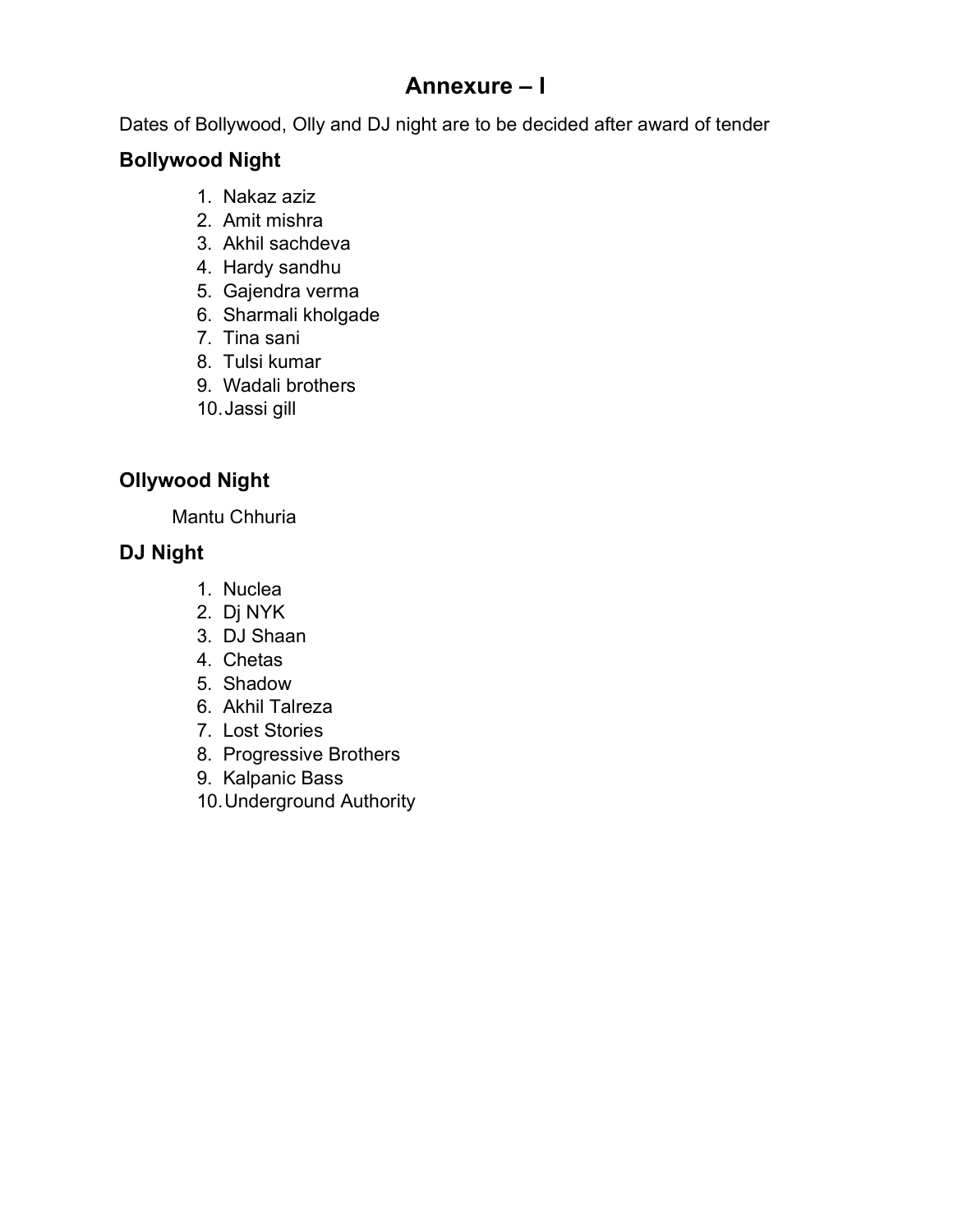## Annexure-II

## Specification for Stage light and sound

| SI. No.        | Item                                   | Description          | Quantity       |
|----------------|----------------------------------------|----------------------|----------------|
|                | Ramp                                   | 16ft*Eft             |                |
| $\overline{2}$ | Four side truss                        | 60*40ft              |                |
| 3              | Green room                             |                      | 3              |
| 4              | Stage carpeting                        | As per plan attached | As Attached    |
| 5              | Sofa                                   |                      | 10             |
| 6              | Iron barricading                       | As per plan attached | As Attached    |
| 7              | Banquet chair                          |                      | 80             |
| 8              | Plastic chair                          |                      | 2000           |
| 9              | Carpet at vip area                     | As per plan attached | As Attached    |
| 10             | Chair & teapoy for stage               | As per plan attached | As Attached    |
| 11             | Camera & controller table              | As per plan attached | As Attached    |
| 12             | Stair case                             |                      |                |
| 13             | Green polythin carpet for student area | As per plan attached | As Attached    |
| 14             | Led wall for backdrop                  | $12*8ft$             |                |
| 15             | Led wall for two side                  | $6*8ft$              | 2              |
| 16             | Led riser for booth                    |                      | $\overline{2}$ |
| 17             | Display (LED & TV)                     | 50inches             | 3              |
|                |                                        |                      |                |

#### Specification for Sound and Light

| SI. No. | Item                     | <b>Description</b>                       | Quantity       |
|---------|--------------------------|------------------------------------------|----------------|
| 18      | Line array               | FBT, RCF, OHM, BOSE, QSC,                | 8              |
|         |                          | <b>MARTINI AUDIO</b>                     |                |
|         |                          | (4 way line array system)                |                |
|         |                          | Notice:- No 2 way & single way line will |                |
|         |                          | not be acceptable.                       |                |
| 19      | Vertec dual bass         | <b>FBT</b>                               | 4              |
| 20      | Centre fill              | <b>SRX 725</b>                           | $\overline{2}$ |
| 21      | Side fill monitor        | Active JB4QSC                            | 8              |
| 22      | Digital effect processor | Inbuilt delay eco limiter                |                |
| 23      | Mixing consoule          | Pioneer DJM.900nossy Pioneer             |                |
|         |                          | CDJ2000nexy                              |                |
| 24      | Compressor/limiter/gate  | DBX compressor/limiter/multifunction     |                |
|         |                          | gate                                     |                |
| 25      | Equalizer                |                                          |                |
| 26      | Power conditioner        |                                          |                |
| 27      | Di box (no berhenzer)    | Di 100                                   |                |
| 28      | Digital mixture          | Venue sc48/ Yamaha is9                   |                |
| 29      | Digital crossover        | <b>DCX 2496</b>                          |                |
| 30      | Vocal & instrumental mic | Shure sm 58 (head with gpx)              |                |
| 31      | In-ear system            | Senhizer                                 | 4              |
| 32      | Players                  | Boss DBM 400                             |                |
| 33      | Power amplifier          | Phonic xp 5000-5100                      | Per            |
|         |                          |                                          | equipment      |
| 34      | Pen microphine           |                                          | 12             |